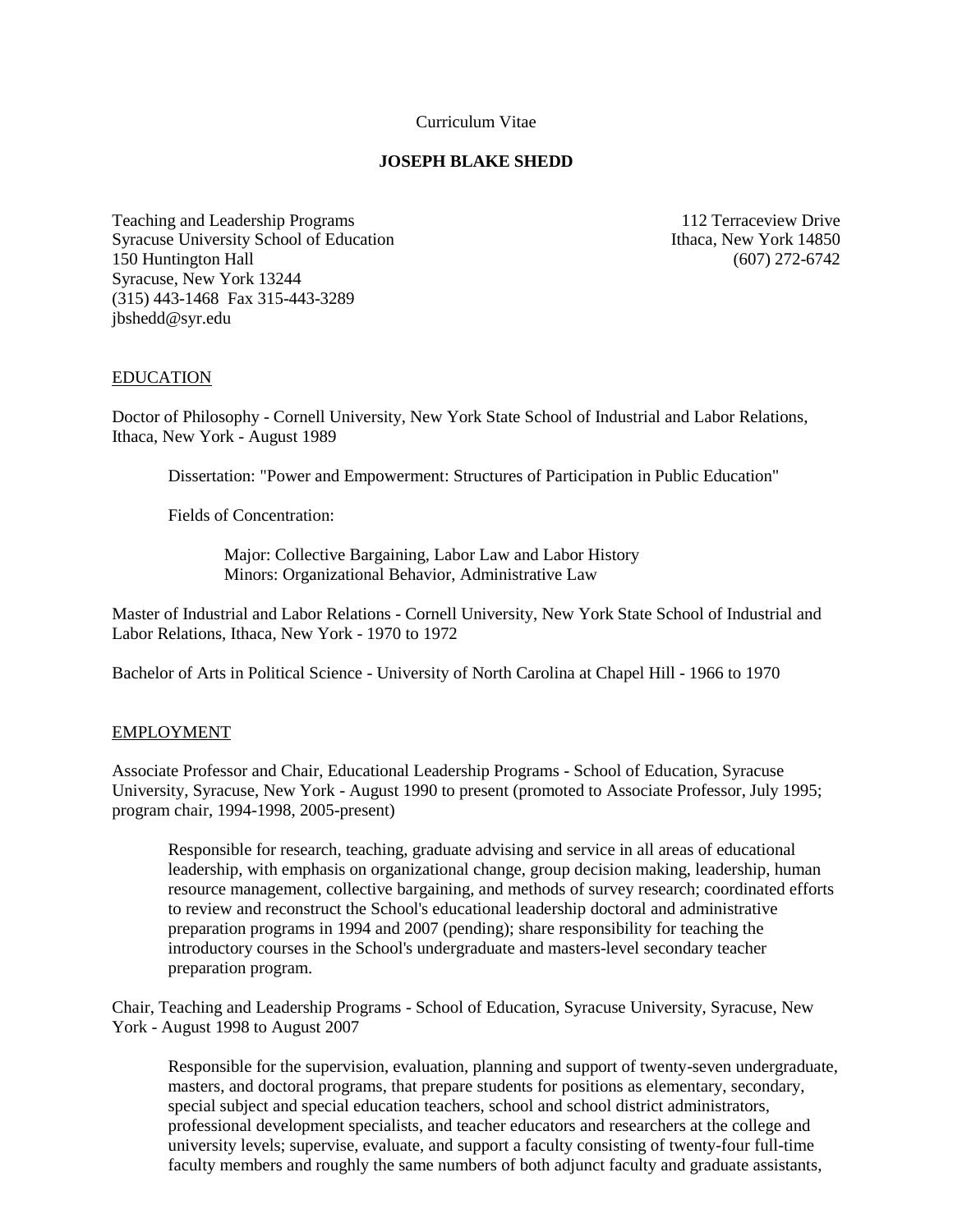and an administrative staff of seven.

Principal achievements included overseeing successful efforts to revise and secure re-registration of all teacher preparation programs with New York State Education Department; overseeing the initial development of a common set of outcome expectations for all teacher preparation programs, a comprehensive system for evaluating the performance of candidates in all our teacher preparation programs against a common set of proficiencies, and a system for aggregating the performance data on individual candidates for purposes of evaluating and planning overall programs, as part of Syracuse University's successful effort to secure accreditation from the National Council for Accreditation of Teacher Education; development of coursework, systems, and resources for the preparation of all teacher candidates to use instructional and assistive technologies in their teaching; developing systems to support the preparation, presentation, and review of electronic portfolios across all teacher preparation programs, as well as digital systems for submission and recording of field supervisors' assessments of candidates' performance in field placements; and strengthening the systems for supporting students' field placements and recognizing the contributions of classroom teachers who host and supervise candidates' efforts.

Senior Consultant - Organizational Analysis and Practice, Inc., Ithaca, New York - July 1984 to August 1990

Responsibilities included development and delivery of selected research, training and consulting services for public education clients in areas related to school improvement and cooperative change, human resource management, organization and job design, and collective bargaining.

From 1987 to 1990, served as senior consultant and OAP project director for the Cooperative Relationships Project, initiated by the New Jersey Department of Education to promote cooperative problem-solving and staff involvement in decision making in New Jersey's public schools.

Served as senior researcher on several projects for the National Education Association, exploring the strategic implications of education reform for educational administration. Studies included compensation and merit pay, career development systems, peer assistance and peer review, the decision-making responsibilities of teachers, the work environment of teaching, teacher shortages, the strategic implications of school management systems, and the overall strategic contexts of collective bargaining in professional settings.

Served as senior researcher on projects for the New York State Education Department and the New Jersey State Department of Education, identifying key factors in programs designed to enhance the participation of teachers in school and district decision making.

Advised the Bridgeport Connecticut and Hoboken New Jersey school systems in revising their performance evaluation systems for teachers, administrators, and other professional staff members. The Bridgeport system was designed to reflect recognized stages in teachers' professional growth.

Conducted audits of school district administrative structures and management processes.

Lecturer, Department of Collective Bargaining - New York State School of Industrial and Labor Relations, Cornell University, Ithaca, New York - Fall 1983 to Spring 1984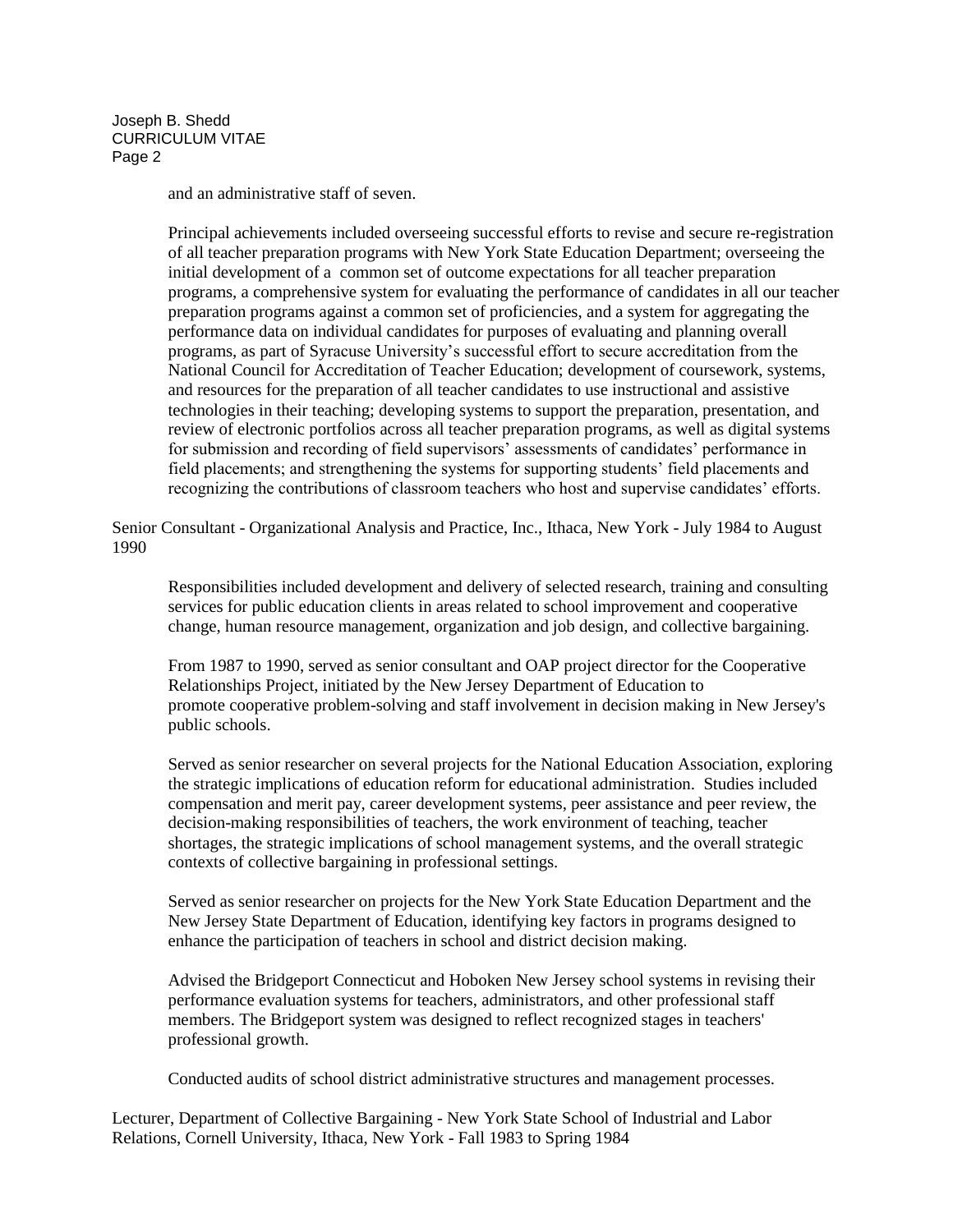Designed and taught introductory undergraduate course in collective bargaining

Adjunct Instructor, School of Management - State University of New York at Binghamton - Fall 1982 to Spring 1983

Designed and taught introductory undergraduate course in collective bargaining

Research and Teaching Assistantships - Cornell University, New York State School of Industrial and Labor Relations, Ithaca, New York - Fall 1978 to Summer 1982

Responsibilities included (for Professor Samuel Bacharach) field research on labor-management relations in fifteen New York school districts; analysis and critique of theories of bargaining; edited two book manuscripts; (for Professors Thomas Kochan and Lois Gray) preparation of background paper for Ford Foundation/AFL-CIO/Cornell Conference on Labor Research, Boston, March 1980; (for Professors David Lipsky and Ronald Seeber) classroom teaching and grading for undergraduate courses on current issues in collective bargaining, introductory collective bargaining; and (for Professor Donald Cullen) coordination of student field work for courses on dispute settlement, introductory collective bargaining; preparation of paper on becoming a third-party neutral.

Labor-Management Relations Specialist - Labor Relations Branch, U.S. Internal Revenue Service, Washington, D.C. - January 1974 to August 1978

Served as principal staff assistant to two management bargaining teams and supervised grievance, arbitration, unfair labor practice and local negotiation cases in the 30,000-member bargaining unit covering the Service's twelve data processing centers.

Employee Development Specialist - Labor Relations Training Center, U.S. Civil Service Commission, Washington, D.C. - July 1972 to December 1973

Developed and taught in-service labor relations training courses for federal executives, personnel and labor relations specialists, and supervisors.

## TEACHING AND DOCTORAL ADVISEMENT

Courses taught:

Accountability in schools Advanced personnel management in schools Case studies in the technical management of schools Collective bargaining in public education Doctoral seminar in educational leadership Doctoral seminar in teaching and curriculum Educational leadership Foundations of Public School Administration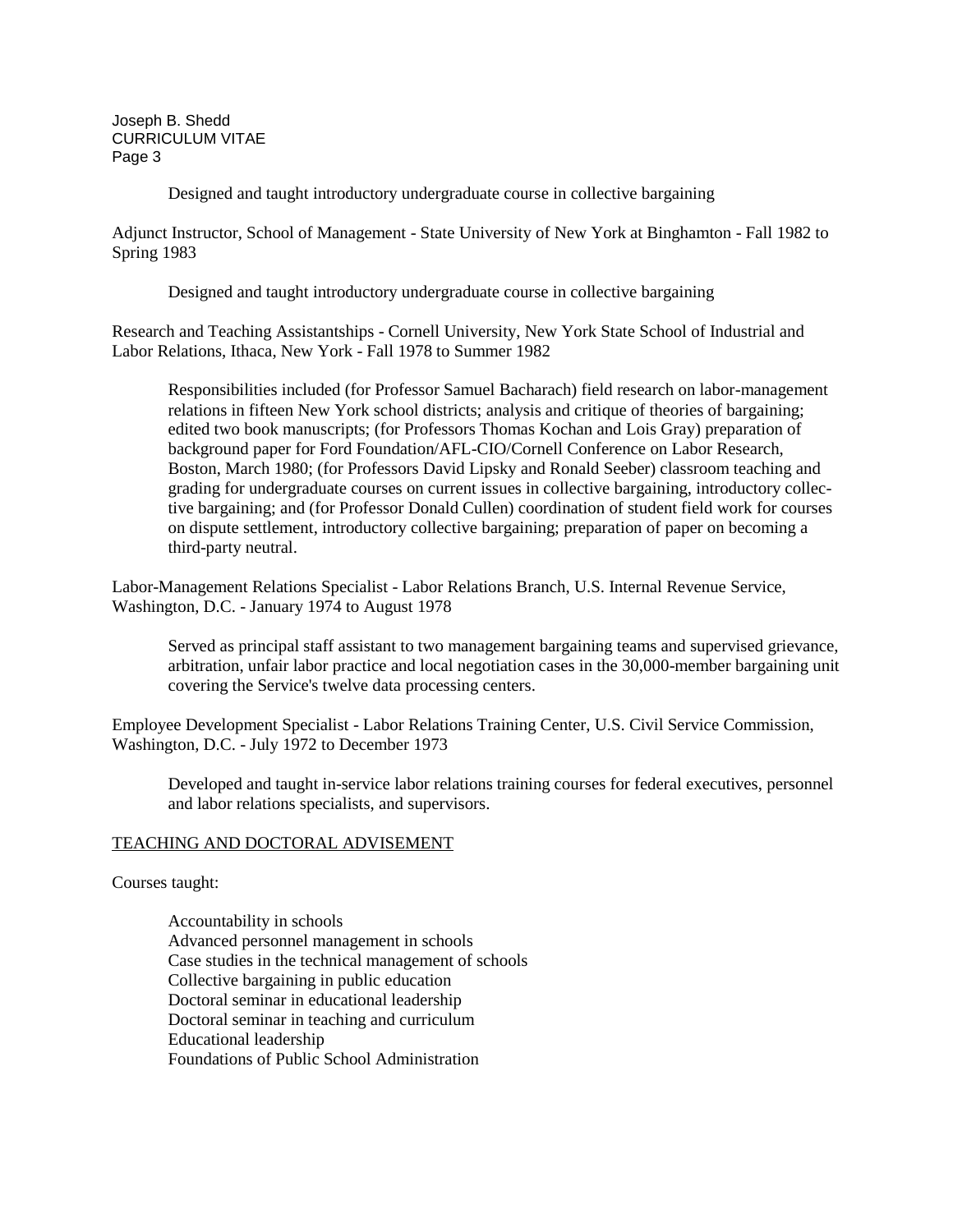Courses taught (continued):

Group decision making in schools Multi-method research in education Personnel management in schools Power and empowerment in education Processes of organizational change in schools School leadership for organizational development Schools as organizations Survey research methods Teachers as advocates The study of teaching (introductory course: undergraduate secondary and K12 teacher preparation programs) Understanding teaching in a diverse society (introductory course: graduate secondary and K12 teacher preparation programs) Common Core: Contexts, controversies, theories & applications Career readiness and the Common Core Curriculum and instructional leadership for excellence and equity Mixed-methods research in education Student assessment: Uses and Abuses Issues and practices in district leadership

Dissertations supervised:

| Eugene Dennis Hughes, Group Monetary Incentives as a School Improvement Strategy (1992)                          |
|------------------------------------------------------------------------------------------------------------------|
| Brenda M. Weaver, The Relationship between Collaboration and Curriculum Emphasis in<br>Elementary Schools (1994) |
| Charles Read, Conditions that Facilitate the Use of Shared Decision Making in Schools (1994)                     |
| Naomi B. Erdman, Learning Assessment and Program Evaluation: Examining the Efficacy of                           |
| Informal Reading Inventory Practices Using Running Reading Records and Retellings                                |
| (1995)                                                                                                           |
| Kathleen McSorley, Tension: A Frame for Understanding Facilitators' Perspectives in a Planned                    |
| Change Process (1995)                                                                                            |
| George Hext Contreras, A Study of Possible Connections Between Teachers' Professional                            |
| Development and The Performance Evaluation Process (1996)                                                        |
| Richard Timbs, Implications of Reorganization Aid (1997)                                                         |
| Vicki Cole, Teachers' Perceptions of the Ease and Difficulty of Their Job Responsibilities as a                  |
| Function of Years of Experience (1997)                                                                           |
| Robert Lynn Bradley, School Responses to The New York State Report Cards (1998)                                  |
| Kathleen Esposito, The Leadership of Principals and Teacher Collaboration in Schools (1998)                      |
| Stacey Lane Tice, Preparing the Professoriate of the Future: An Assessment Case Study (1999)                     |
| Marilyn Trainor, Teacher Center Relationships (1999)                                                             |
| Cynthia Price Moriarty, The Role of the School Principal in Implementing a Pennsylvania State                    |
| Education Policy Designed to Decrease School Retention and Special Education                                     |
| Placement for Elementary Students (1999)                                                                         |
| Steven Szatko, School and Community Perspectives on the Role of the Rural School                                 |
| Superintendent in Negotiating Change in School Districts in Financial Crisis (2000)                              |
| Thomas Charles Zino II, Educational Paradigms for Meeting the Needs of Students Considered                       |
| At-Risk: General Education, Pre-referral Intervention and Special Education Systems in                           |
| an Urban School District (2000)                                                                                  |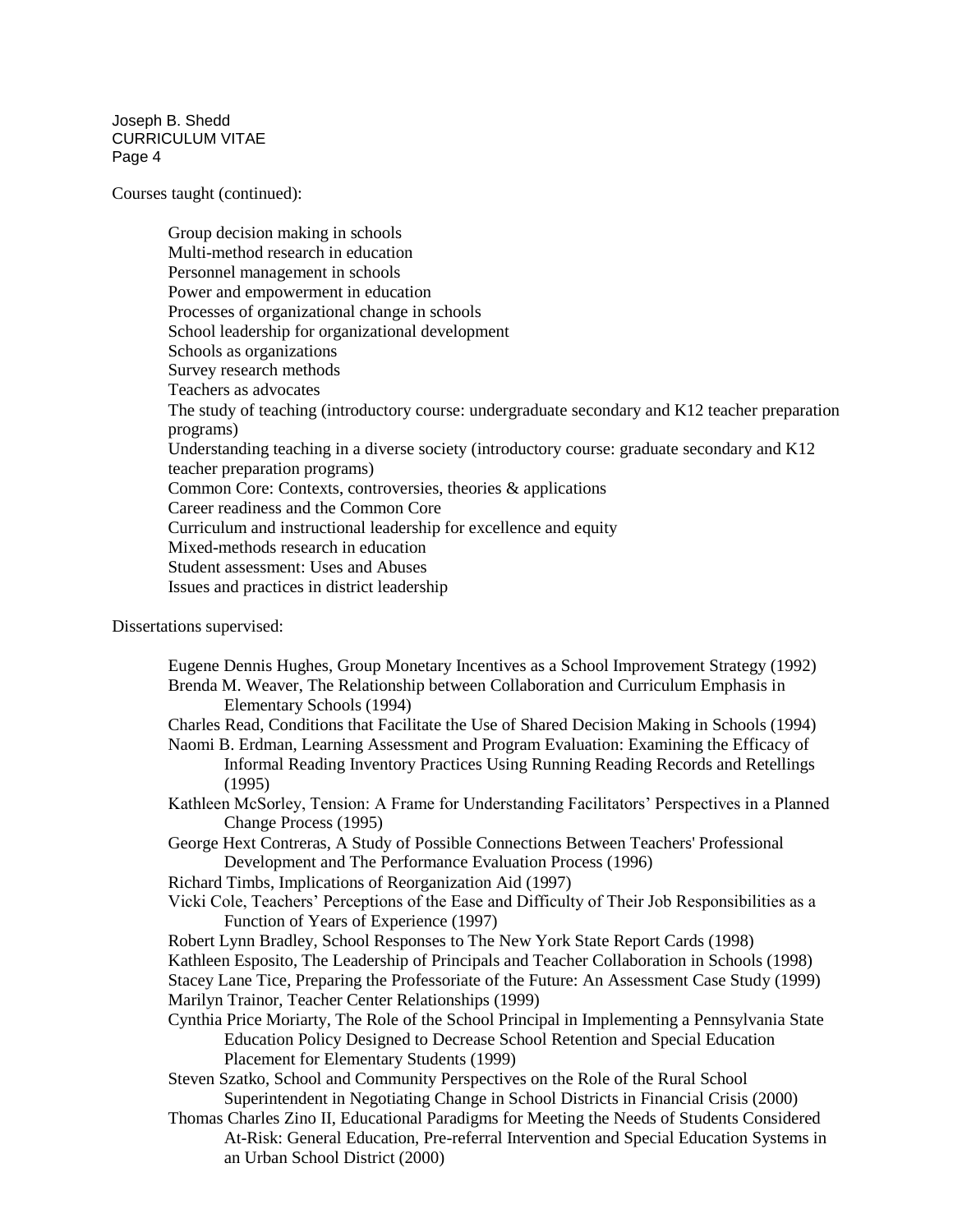Dissertations supervised (continued):

Gary Levandowski, A Study of Teacher Evaluation Policy and Procedures and Teachers' Perceptions of Their Supervisors' Behavior (2000) April Bender, Comprehensive Service Integration: Factors Influencing a Rural Context (2001) Gary W. Porcelli, Characterizing Change in the Public Sector Labor-Management Relationship: A Comparative Study (2001) Paul Vincent Fiacco, How Spirituality Affects the Lives of School Superintendents (2001) Joan Achen Brown, Elementary Teachers and Multicultural Education: Teachers of Color and White Teachers' Attitudes Toward Multicultural Education (2001) Bernard Tomasso, The Educational Computing Coordinator: Scope and Function (2003) Donna Gilberti DeSiato, Does Prekindergarten Experience Influence Children's Subsequent Educational Development? A Study of Kindergarten Teachers' Perceptions and Students' Performance (2004) *(Phi Delta Kappa award for most outstanding education dissertation in the Northeast United States, 2005)* Stephen Meador Pratt, Instructional Computer Use at the Secondary Level: A Comparison of Content Areas (2004) Kim Kirsch, Paraprofessional-to-Teacher Programs: Experience of the Participants (2005) Sharon Dunmore, Cultural Armors and Buffers: African American Families' Perspectives of the Special Education Process and Community Experiences (2005) Thomas Neveldine, The Influence of Mentoring: A Study of Perceptions of the Influence of Mentoring on Beginning General Education Teachers Providing Effective Instruction to Students with Disabilities (2006) Donald Wheeler, Curriculum Alignment: Using the Knowledge Dimension and the Cognitive Process Dimension of the Revised Bloom's Taxonomy to Improve Curriculum Development and Evaluation (2007) Stephen Moore, Assessing the Professional Development Needs of Principals and Leaders in PreK12 Educational Settings (2008) ` Jonathan Damiani, Unlocking Students' Perspectives of Leadership (2012) John Ramin, The Role Life Space Crisis Intervention Plays in Reducing Violence and Supporting Students' Continuation in Public Schools (2012) Ruzanna Topchyan, Factors Affecting Knowledge Sharing in Virtual Learning Teams (2013) Jeffrey Craig, Implementation of the Essential Elements of Standards-Focused Middle-Level Schools and Programs and Their Relationship to Student Achievement (2014) Tonia Thompson-Grubham, Home-Visitation and Parent Education: The Impact On Home-Based Shared Reading During Kindergarten (2014) Frederick Kirsch, The Decision to Pursue the Principalship: Perspectives of Certified Administrators in Upstate Central New York (2015)

## RESEARCH

Principal investigator, Educational Leadership Program Enhancement project, a three-year \$750,000 project (following an earlier three-year \$900,000 project) funded by State and Federal TLQP monies to strengthen and expand the scope of Syracuse University's school leader preparation programs (2012-15). Project includes efforts to provide support for the development of teachers' leadership skills, to develop and integrate certain "signature pedagogies" throughout our leader preparation programs, to develop innovative delivery and funding models for administrative internships, to provide continuing professional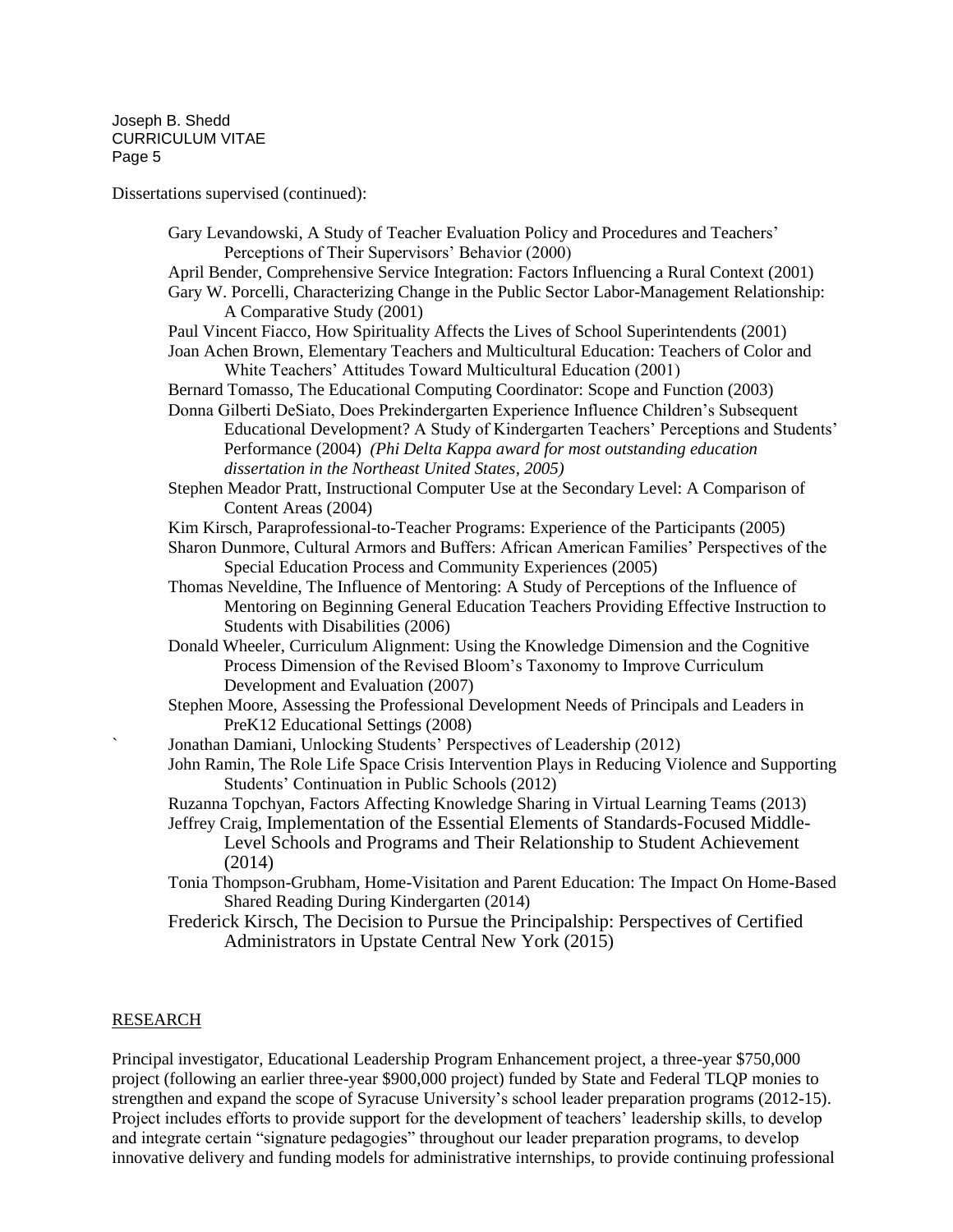development to program alumni and other beginning administrators in our region, and to establish a methodology for documenting the impact of our graduates on the quality of teaching and learning in the schools where they serve as administrators.

Development and testing of the Cognitive Growth Model, based on Anderson and Krathwohl's Revised (Bloom's) Taxonomy, as a tool for improving curriculum and instruction, aligning local district instructional planning with state standards and assessments, and enhancing teachers' professional development. The model is currently being implemented in three school districts and several schools in upstate New York. Funds are being sought from various foundations for a multi-year controlled test of the model, in an expanded number of schools. Working with Dr. Donald Wheeler, one my former doctoral students, who serves Superintendent of the Bainbridge-Guilford Central School District.

Principal investigator, Using Technology to Transform Teaching, a three-year plus one-year extension (2003-07) project supported by a \$1.6 million federal grant to improve systems for supporting Syracuse University's pre-service teachers' effective use of technology in their field placements, especially in the high-needs and resource-strapped Syracuse City School District, as well to develop an interactive technology-based system for assessing pre-service teachers' professional development. Current project is a successor grant to a previous one, on which I served as co-principal investigator with Steven Bossert, Content in Action: Preparing Today's and Tomorrow's Teachers to Use Technology, \$1.4 million threeyear (2000-03) grant to promote, document, and disseminate lessons from the integration of instructional and assistive technologies in SU's teacher preparation programs.

Other areas of research interest include:

The communication skills required of principals and other evaluators in the teacher evaluation process; the use of simulated evaluation conferences in the preparation and professional development of school administrators

The content (and pedagogical content) knowledge of special educators: the roles of special educators in helping regular classroom teachers clarify the pedagogical content knowledge required to teach their subjects to students with and without disabilities

The structure and processes of decision making in American public education, with particular attention to changing roles and power relationships among teachers, administrators, and boards of education and how those changes are related to and reflected in new conceptions of curriculum, instructional technology, instructional processes, and accountability in school settings.

The nature of teaching as a decision-making process, and its implications for the management, career development, compensation, evaluation, and supervision of teaching.

The strategic contexts of collective bargaining in craft, industrial, and professional/service sectors of the economy, and how they affect bargaining issues, power and overall strategies of labor and management, with an emphasis on the evolution of unions and bargaining in public education.

## RECENT PRESENTATIONS

"Using a Goal-Aware Tool to Integrate the Elements of a Comprehensive Assessment System," (with Sean M. Keesler) Paper presented at the semi-annual meeting of the Sakai Network, Vancouver (June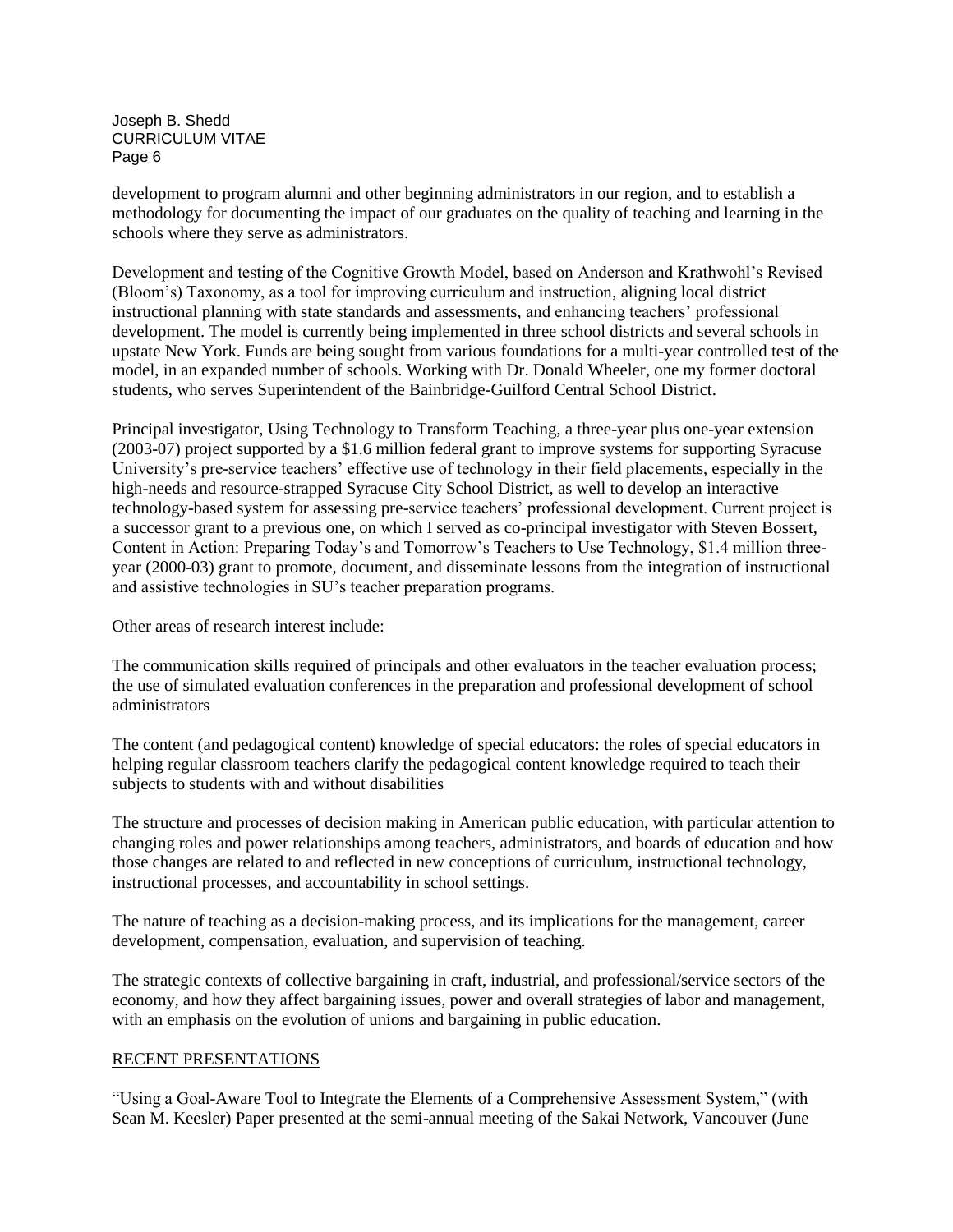2006)

"Being Accountable While Giving Students Choices in their Portfolios," (with Harry Tuttle) Paper presented at the annual meeting of the Society for Information Technology in Education, Orlando (March 2006)

"Building a Digitally-Based Portfolio System for Assessing Teacher Development and Program Performance," Paper presented at the annual National Educational Computing Conference, Philadelphia (June 2005)

"Can a common assessment system provide for institutional accountability and still respect differences in candidates' professional development?" Paper presented at the annual meeting of the Society for Information Technology in Education, Phoenix (March 2005)

## PUBLICATIONS

*Books:*

**Tangled Hierarchies: Teachers as Professionals and the Management of Schools**, San Francisco: Jossey-Bass, 1991 (with Samuel B. Bacharach)

**Paying for Better Teaching: Merit Pay and Its Alternatives**, OAP Monograph Series, Organizational Analysis and Practice, Inc., Ithaca, NY, 1984 (with Samuel B. Bacharach and David B. Lipsky)

#### *Articles and Book Chapters*:

"Emergent Power and Shifting Logics in the Institutionalization of Exchange Relationships," paper being prepared for submission to the Administrative Science Quarterly (with Samuel B. Bacharach).

"Factors Associated with the Effectiveness of Teacher Evaluation Systems," paper presented at the 1998 annual meeting of the American Education Research Association, San Diego, April 17, 1998 (with George Hext Contreras, Vicki M. Cole, Gary Levandowski, and others).

"Reconstructing Processes Inside and Outside the Classroom: Curriculum Emphasis and Adult Collaboration in Elementary Schools," paper presented at the 1995 annual meeting of the American Education Research Association, San Francisco, April 19, 1995 (with Brenda M. Weaver).

"School Committees and Shared Decision Making: Are We Reinventing Wheels?" New York State Council of School Superintendents The Council Journal, vol. 11, no. 1 (April 1994) (with Charles Read).

"Collective Bargaining Amidst Education Reform," in **The Economic Consequences of American Education**, J. R. Aronson, Robert Thornton and Tony O'Brien, eds., JAI Press, 1994 (with Samuel Bacharach and David Lipsky).

"School Management and Teacher Unions: The Capacity for Cooperation in an Age of Reform,"

**Teachers College Record**, Fall 1989 (with Samuel B. Bacharach and Sharon C. Conley) .

"Power and Empowerment: The Constraining Myths and Emerging Structures of Teacher Unionism in an Age of Reform," in the **1988 Politics of Education Association Yearbook**, Robert L. Crowson and Jane Hannaway, eds., London: Taylor and Francis, 1989; also **Journal of Education Policy**, Winter 1989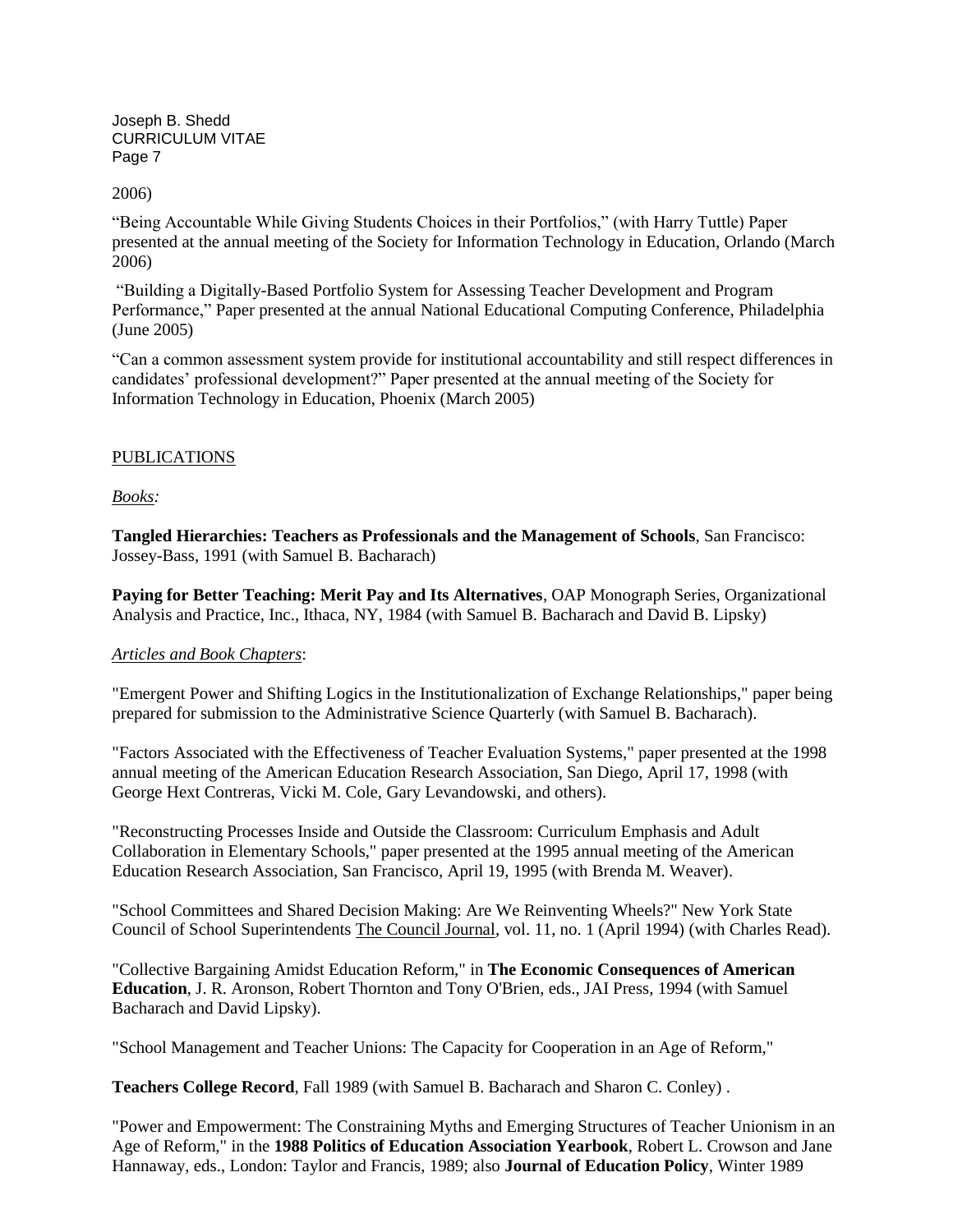(with Samuel B. Bacharach)

"Collective Bargaining, School Reform and the Management of School Systems," **Educational Administration Quarterly**, November 1988

"Teacher Participation in the Management of School Systems," **Teachers College Record**, Winter 1988 (with Sharon C. Conley and Timothy Schmidle)

"A Career Developmental Framework for Evaluating Teachers as Decision-Makers," **Journal of Personnel Evaluation in Education**, September 1987 (with Samuel B. Bacharach and Sharon C. Conley)

"The Work Environment and School Reform," **Teachers College Record**, Winter 1987 (with Samuel B. Bacharach and Scott C. Bauer)

"Beyond Career Ladders: Structuring Teacher Career Development Systems," **Teachers College Record**, Summer 1986 (with Samuel B. Bacharach and Sharon C. Conley)

"Collective Bargaining and Merit Pay in Public Education," paper presented at the 1985 Florida State Conference on Merit Pay (with David B. Lipsky and Samuel B. Bacharach)

"Bargaining Theory," co-authored with Samuel B. Bacharach and Edward J. Lawler, in their volume, **Bargaining: Power, Tactics and Outcomes**, San Francisco, Jossey-Bass, 1981.

## *Research and Consultant Reports*:

**Leadership and School District Success: A Statewide Study of Rural School Districts,** 2001 (with Steven Bossert, Frank Ambrosie, and Laura Payne-Bourcy) Study sponsored by the Rural Education Advisory Committee, the New York State Education Department, and the Syracuse University Office of Professional Development

**Efficiency Study for the Cortland Enlarged City School District**, April 1, 1998 (with William Whitehill and Ronald Krahl).

**A Review of Shared Decision Making in the Niagara-Wheatfield School District**, April 1996.

**Administrative Audit: Flemington (NJ) School District**, November 1995 (with Scott C. Bauer).

**Improving Bridgeport's Evaluation Systems and Job Descriptions and their Integration with the District's Professional Development Systems**, Report and recommendations developed for the Bridgeport (CT) Public Schools, 1994

**Report and Recommendations on the Queensbury Schools' Administrative Compensation Program**, Report developed for the Queensbury (NY) Central School District, 1991 (with Clifford Crooks and Ronald Krahl)

**Implementation Study of the Queensbury Schools' Full Performance Compensation Plan**, Report developed for the Queensbury (NY) Central School District, 1991 (with Clifford Crooks)

#### **Involving Teachers in School and District Decision Making: A Review of Research and Summary of**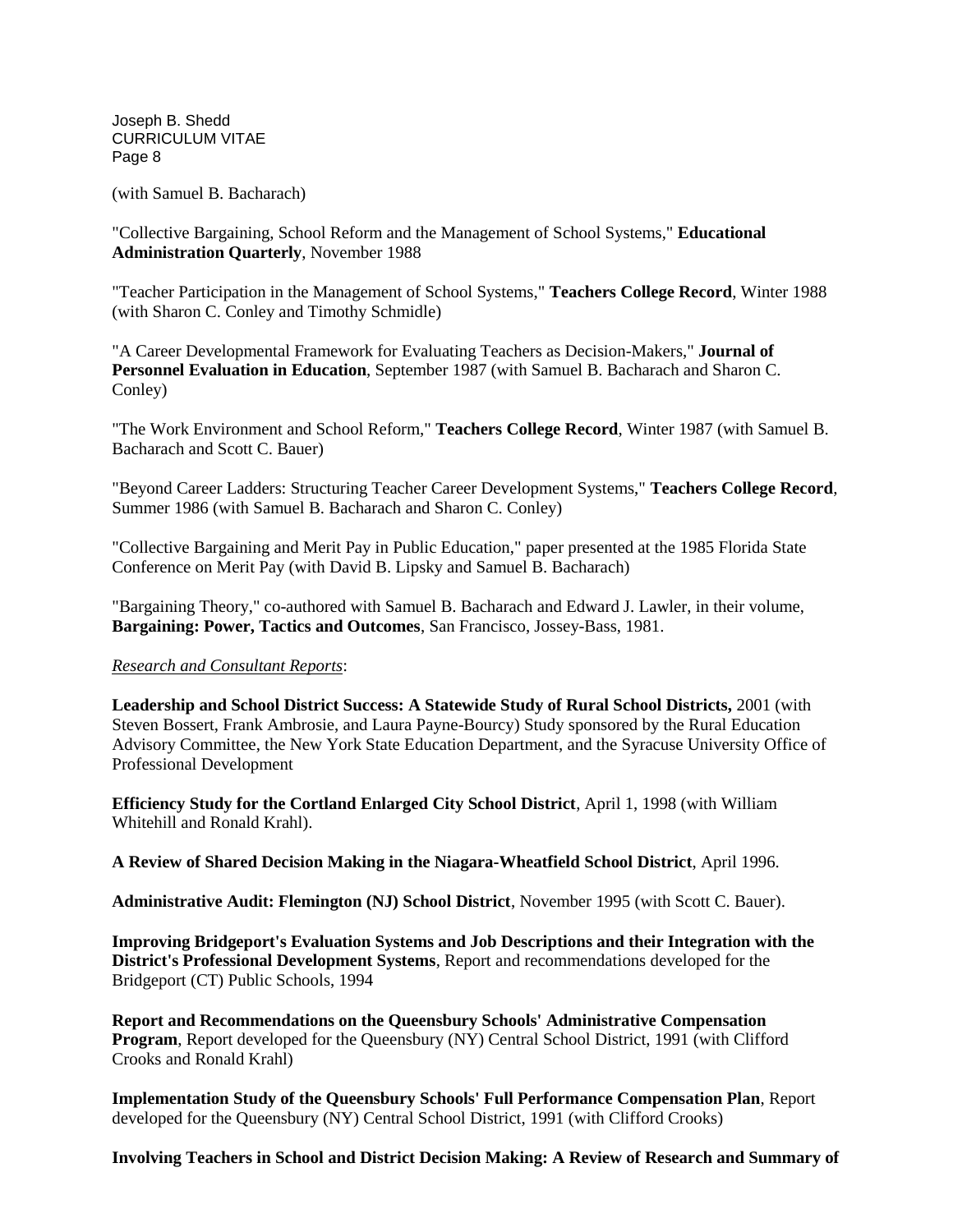**Issues**, OAP Research Report, Organizational Analysis and Practice, Inc., Ithaca, NY, 1987

**The Strategic Implications of Teachers' Work**, OAP Research Report, Organizational Analysis and Practice, Inc. Ithaca, NY, 1986

**The Strategic Implications of School Management Systems**, OAP Research Report, Organizational Analysis and Practice, Inc. Ithaca, NY, 1986

**A Strategic Approach to Collective Bargaining**, OAP Research Report, Organizational Analysis and Practice, Inc. Ithaca, NY, 1986

**The Learning Workplace: The Conditions and Resources of Teaching**, OAP Research Report, Organizational Analysis and Practice, Inc. Ithaca, NY, 1986

**From the Front of the Classroom: A Study of the Work of Teachers**, OAP Research Report, Organizational Analysis and Practice, Inc. Ithaca, NY, 1985 (with Rose M. Malanowski)

**Foundations for a System of Career Development for Teachers: Criteria and Standards for Advancement**, OAP Research Report, Organizational Analysis and Practice, Inc. Ithaca, NY, 1985 (with Sharon C. Conley and Rose M. Malanowski)

**Teacher Compensation and The Quality of Education**, OAP Research Report, Organizational Analysis and Practice, Inc. Ithaca, NY, 1986 (with Samuel B. Bacharach and David B. Lipsky)

## SERVICE COMMITMENTS

Secretary and Executive Board member, Syracuse University Chapter K of Phi Beta Kappa (2006 – present)

Academic Integrity Hearing Officer, Syracuse University (2008 – present)

Chair, School of Education Policy, Standards, and Scholarships Committee (2008-2011)

Executive Director, The Study Council at Syracuse University (2012-present)

Member, School of Education Scholarships & Awards Committee (1990-94 and 2006-07), Research Committee (1994-1999), Technology Committee (2000-2007 and 2013) and Policy and Standards Committee (2008-2011)

Board Member and University representative, Syracuse University/Jamesville-DeWitt Teacher Center (2007-present), Syracuse University/West Genesee Techer Center (2013-present), and Syracuse Teacher Center (2009-12)

Member, East Syracuse Minoa School District School to College and Career Advisory Board (2012 present)

Member, Board of Directors, Partners for Education and Business (2013-present) and recipient, PEB Education Leader of the Year, 2014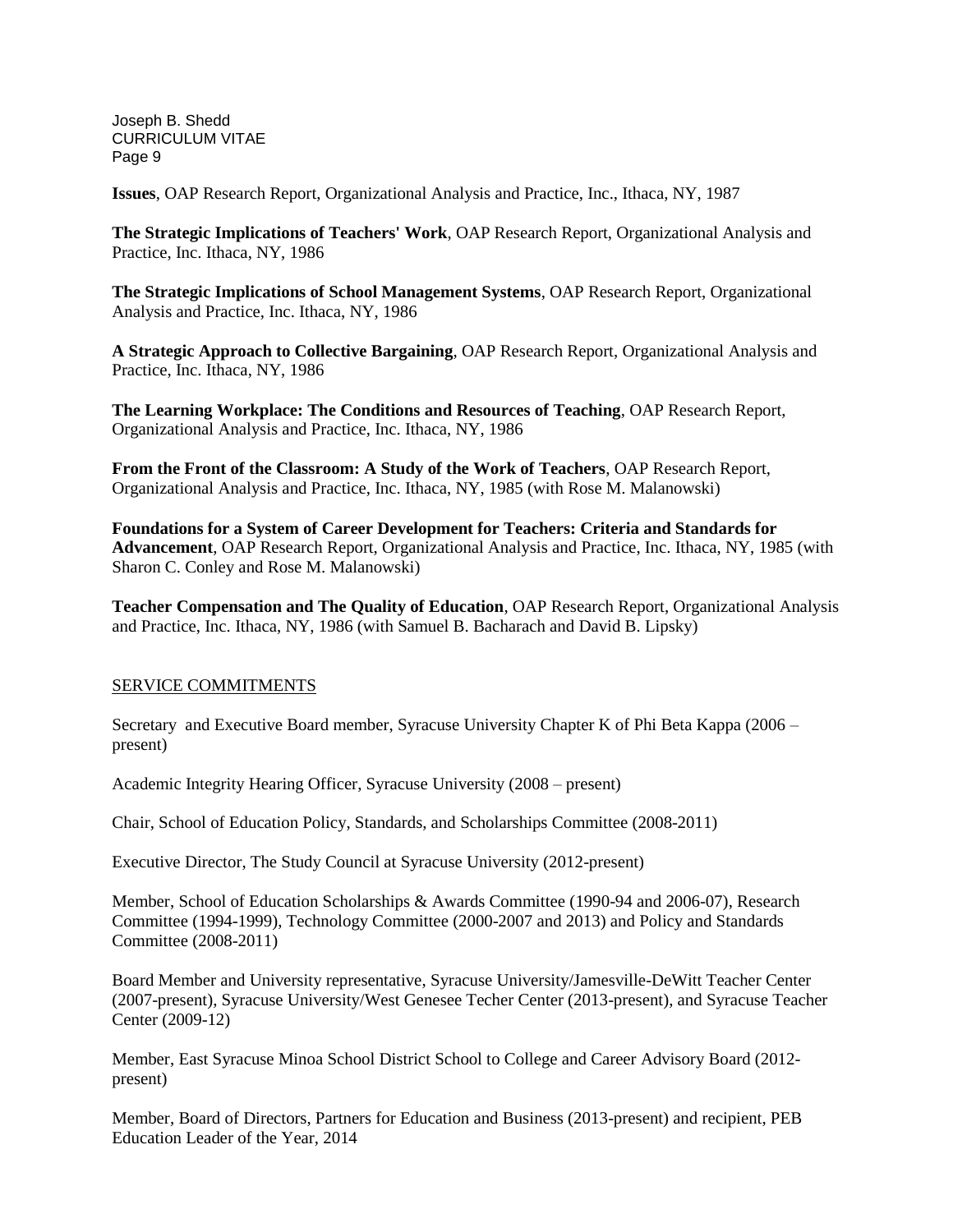Member, State Education Department advisory panel for a Goals 2000 project to assess the training needs and provide training resources for shared decision making teams around the state. Co-chaired State Education Department conferences or workshops of researchers and practitioners on shared decision making, November 1996 and March 1999.

Member, Syracuse City School District advisory panel on revision of the district's Annual Professional Performance Review (2000-2005)

Member, Syracuse City School District Technology Planning Advisory Committee (2002-2005)

Member, Steering Committee, and licensed lay reader, Episcopal Church at Cornell (2002-2008)

# PROFESSIONAL ASSOCIATIONS

American Educational Research Association Association for Supervision and Curriculum Development Industrial Relations Research Association Society for Information Technology in Education